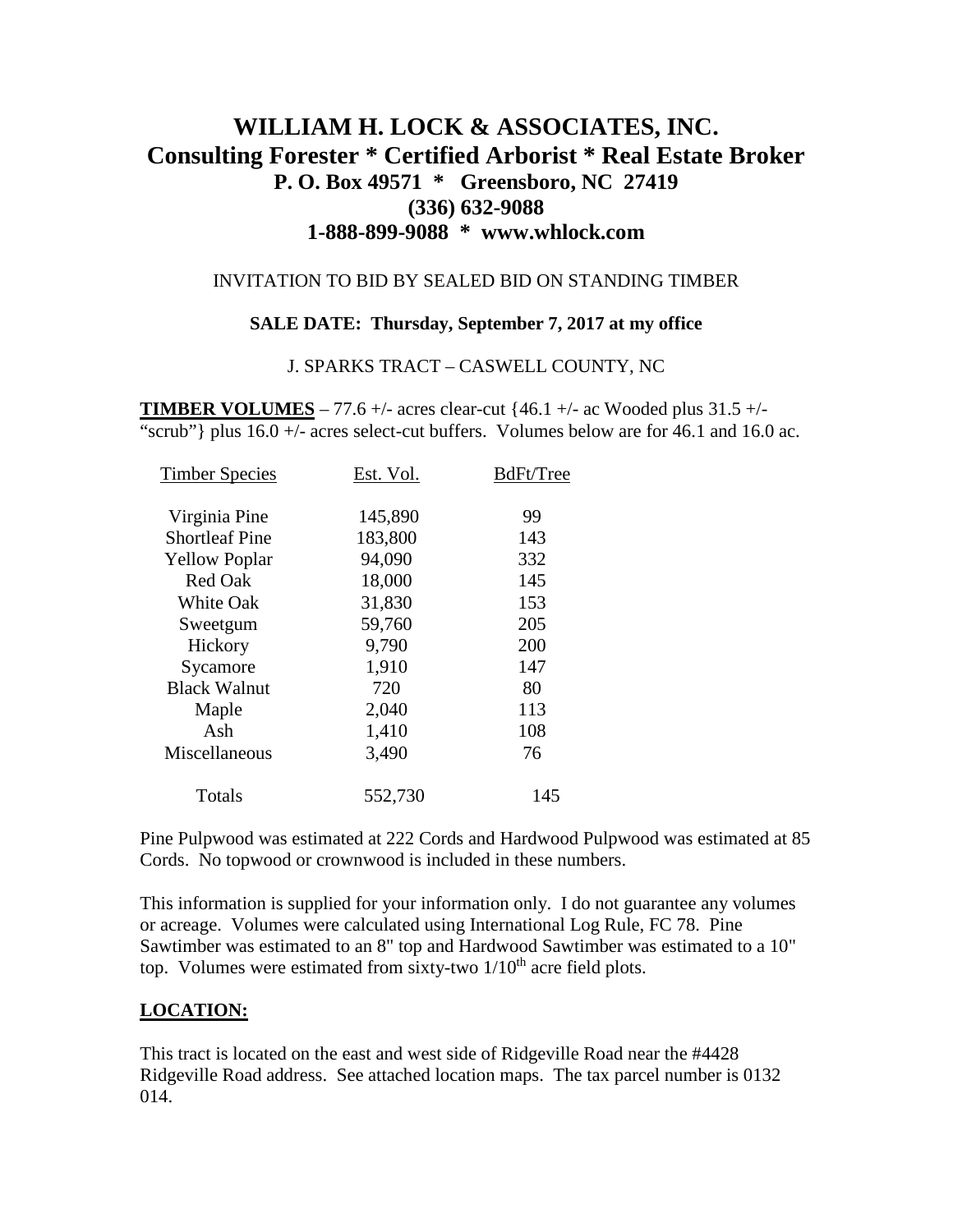Page Two J. Sparks Tract - Timber Sale Sale Date: Thursday – September 7, 2017

## **BIDS:**

The Sparks Tract is being sold on a lump sum sealed bid basis. Bids will be accepted by **regular mail** if received by 5:00 pm on Wednesday, September 6, 2017 **OR** bids will be accepted by **email [\(whlock@whlock.com\)](mailto:whlock@whlock.com), telephone (336-632-9088), fax (336-632- 9088), or in-person** at my office until 11:00 am on Thursday, September 7, 2017. At 11:00 am on Thursday, September 7, 2017 all bids received will be recorded. The successful bidder will be notified within 24 hours of the bid openings. A 10% deposit may be requested to be delivered to William H. Lock & Associates, Inc. within 72 hours of the bid opening. The balance of the sales price is to be delivered at the sale closing. The seller reserves the right to refuse or accept any and all bids. Seller will consider all bids. The seller will be responsible for the timber deed preparation, revenue stamps if recorded, and the forestry consultant fees. The buyer will be responsible for all other closing costs. A \$1,000 performance deposit will be payable at closing and held in a noninterest bearing trust account until satisfactory completion of logging. The performance deposit does not limit the buyer's liability.

# **PLACE OF SALE:**

The timber sale will be held at the office of William H. Lock & Associates, Inc. in Greensboro, NC. The office address is 375 S. Swing Road, Greensboro, NC 27409. Telephone and Fax: 336-632-9088; [Email: whlock@whlock.com](mailto:Email:%20whlock@whlock.com) 

# **CONDITIONS OF SALE**:

1. The Buyer shall have 24 months from the date of the timber deed to cut and remove all merchantable timber within the "Sale Areas". "Creek Buffers" have been marked with Blue paint. No blue painted trees marking the buffer boundaries may be cut. All pine of any size and hardwood  $> 16$ " dbh may be harvested from within the buffers provided all Best Management Practices, Forest Practice Guidelines, and any applicable river basin or watershed regulations are followed. The sale boundaries are marked with pink flagging. No trees marked with pink flagging and no trees beyond the pink flagging are to be harvested except for the select-cut "buffer" trees mentioned above.

2. The Buyer shall access the tract from Ridgeville Road. All access routes will need to be installed and/or maintained according to all North Carolina Best Management Practices, Forest Practice Guidelines, and any applicable river basin or watershed rules. Any roadways must be left in similar condition at the completion of the harvesting operation as they were at the beginning of the harvesting operation, reasonable wear and tear accepted. Call W.H. Lock if there are questions concerning access routes.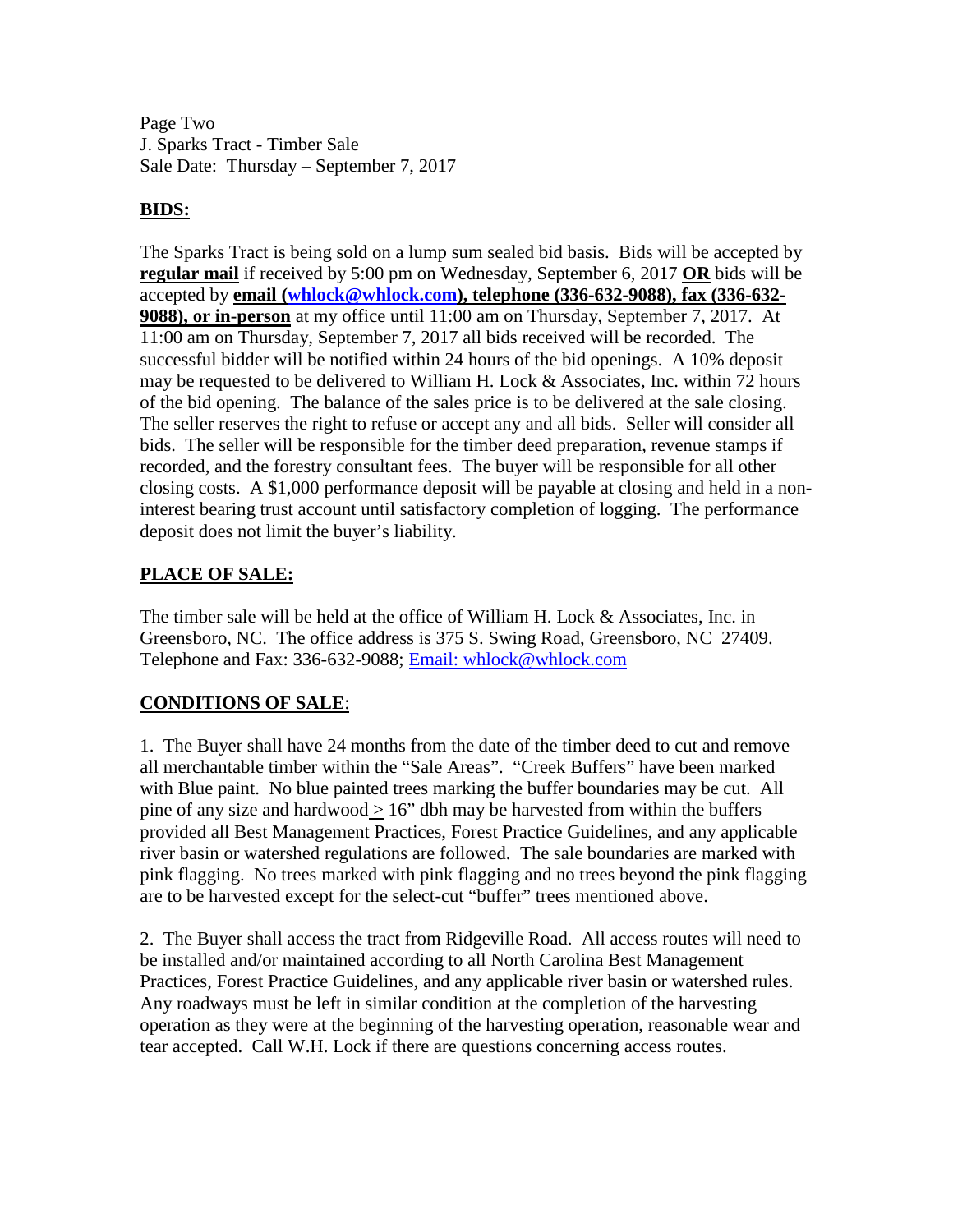Page Three J. Sparks Tract - Timber Sale Sale Date: Thursday – September 7, 2017

3. The Buyer is responsible for maintaining a clean site. No equipment parts, trash, tires or other debris created as a result of the harvesting operation shall be left on the property. It shall be the Buyer's responsibility to clean up any hazardous material or chemical waste spills including but not limited to Diesel Fuel, Hydraulic Fluid, Machine Oil, and/or Gasoline upon the subject property if deposited as a result of the harvesting operation. Responsibility will include any required remediation including but not limited to the removal of contaminated soils.

4. Harvesting operations must not interfere with any farming operations and farming operations must not interfere with any harvesting operations. Decking, loading or hauling will not be permitted in any existing open fields or pastures immediately adjacent to the timber unless approved by William H. Lock & Associates, Inc. If approved, open areas must be free of logging debris, smoothed when completed, and re-seeded if necessary.

5. The Buyer is responsible for following all Federal, State, and local regulations regarding timber harvesting activities. If required, Buyer is responsible for obtaining any necessary permits or licenses required for timber harvesting. All logging operations must conform to North Carolina Best Management Practices, Forest Practices Guidelines, and any applicable river basin or watershed rules. In the event that a non-compliance situation is identified on the tract as a result of the harvesting operation, William H. Lock & Associates, Inc. will have the express right to suspend the harvesting operation until the situation is brought into compliance. No trees or other logging debris shall be left in or across the property boundary, sale cutting lines or access roads and paths.

6. All sale harvest boundaries have been marked with pink flagging. No flagged trees denoting the sale boundary shall be cut and no trees outside the boundary lines shall be cut. If trees marking the sale boundary are cut, North Carolina timber trespass laws may apply. No trees shall be cut to fall on a neighboring landowner's property or where potential damage may occur. If existing property corners are damaged or removed as a result of the harvesting operation, Buyer agrees to replace the markers at the correct surveyed location at their own expense.

7. Buyer agrees to notify William H. Lock & Associates, Inc., P. O. Box 49571, Greensboro, NC 27419 at least 3 days in advance of the beginning of the harvesting operation and at least 3 days in advance of the completion of the harvesting operation. The buyer and/or logger must complete a pre-harvest inspection with WHL  $\&$  Associates prior to beginning any logging activity.